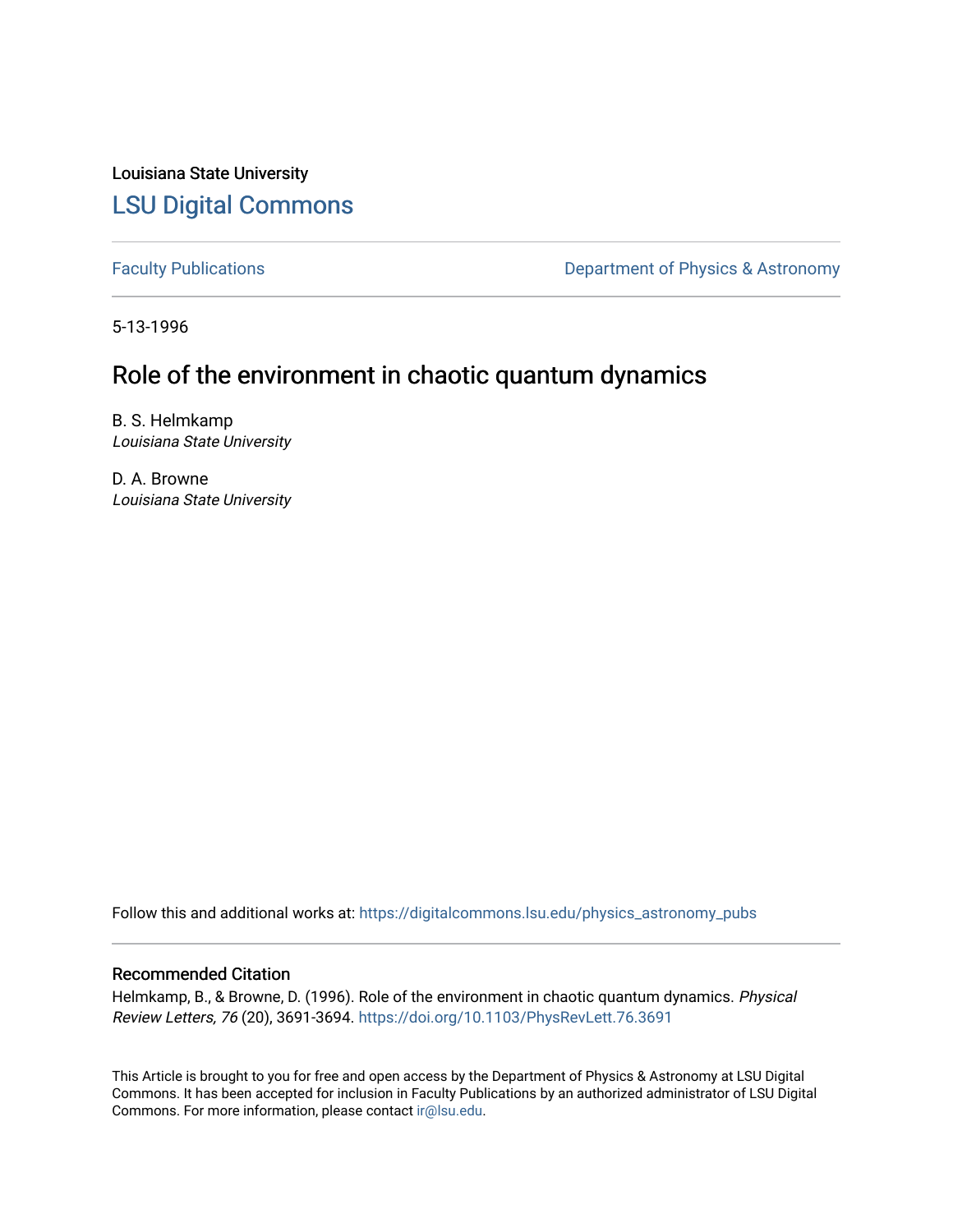# The Role of the Environment in Chaotic Quantum Dynamics

B. S. Helmkamp and D. A. Browne

Department of Physics and Astronomy Louisiana State University Baton Rouge LA 70803–4001

()

## Abstract

We study how the interaction with an external incoherent environment induces a crossover from quantum to classical behavior for a particle whose classical motion is chaotic. Posing the problem in the semiclassical regime, we find that noise produced by the bath coupling rather than dissipation is primarily responsible for the dephasing that results in the "classicalization" of the particle. We find that the bath directly alters the phase space structures that signal the onset of classical chaos. This dephasing is shown to have a semiclassical interpretation: the noise renders the interfering paths indistinguishable and therefore incoherent. The noise is also shown to contribute to the quantum inhibition of mixing by creating new paths that interfere coherently.

PACS Nos.: 05.45.+b, 03.65.Sq

Typeset using REVTEX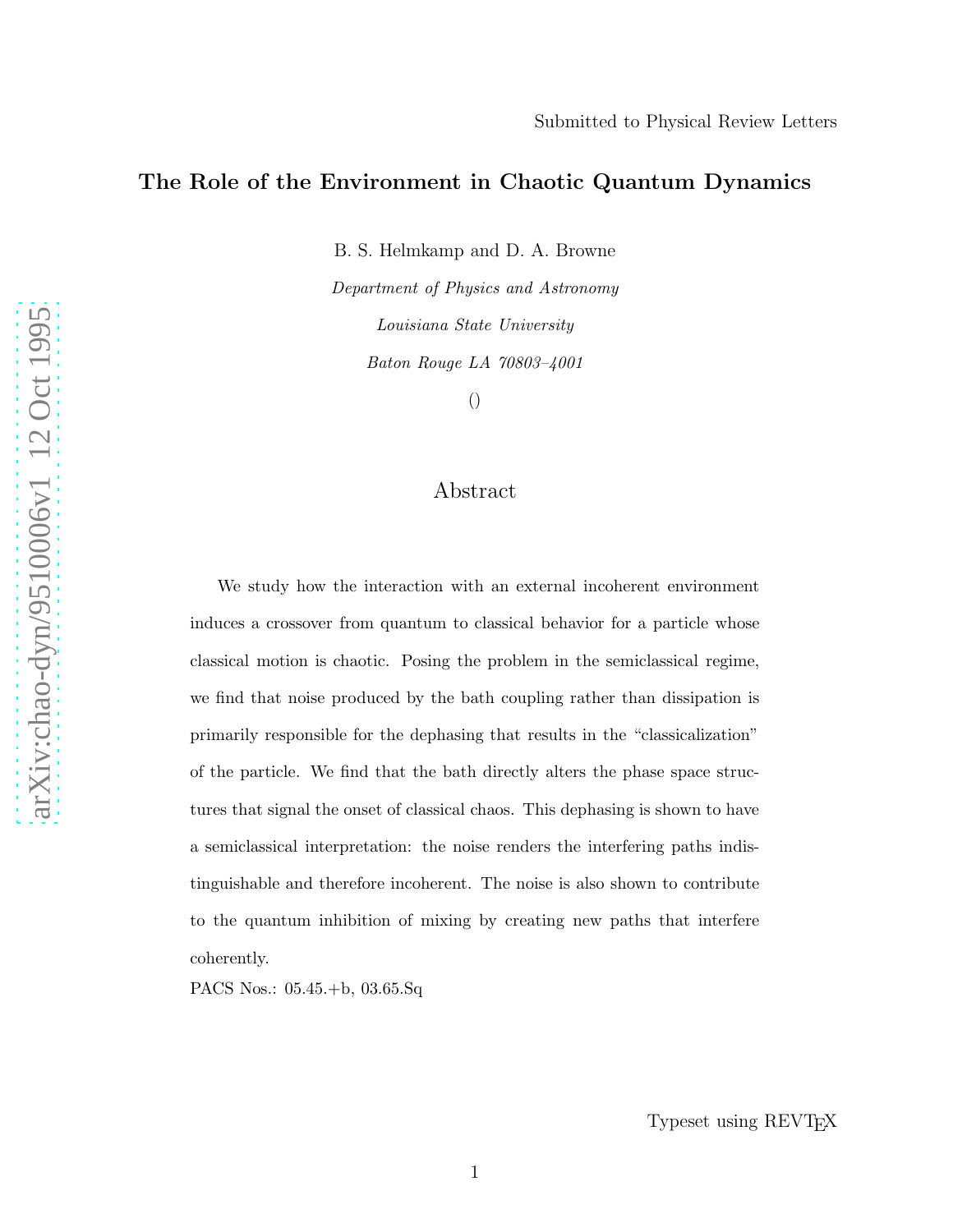When a classically chaotic Hamiltonian system is treated quantum mechanically, many of the features associated with the classical chaos are suppressed  $|1|$ . Since we generally expect that classical behavior appears as the ray optics limit of quantum mechanics, it is interesting to ask how the mixing behavior [\[2](#page-8-0)] of classical chaos emerges in this limit. This question has been the subject of much recent study, leading to arguments that coarsegraining is sufficient for classical features to appear[[3\]](#page-8-0) while others insist that the coupling to an external environment is required[[4\]](#page-8-0). It has also been suggested [\[5](#page-8-0)] that under certain conditions the quantum suppression of chaos will lead to a breakdown of the correspondence principle.

In the semiclassical limit, the quantum inhibition of mixing arises primarily from interference between classical paths [\[6](#page-8-0)]. Thus the proliferation of paths associated with the onset of mixing can lead to nonclassical behavior, and ultimately the collapse of the semiclassical picture, much sooner than were the motion not chaotic[[7\]](#page-8-0). Actually, this depends more on the nature of the folding of the Lagrangian manifold in phase space[[8\]](#page-8-0) than on a sheer abundance of paths [\[9](#page-8-0)]. For example [\[10](#page-8-0)], long-lived nonclassical behavior can occur long before the chaos is fully developed in a one-dimensional time-dependent system when "false caustics," or folds not associated with classical turning points, appear.

In previous work [\[10,11](#page-8-0)] on an isolated quantum degree of freedom, we showed that one could identify specific quantum corrections to the classical chaotic dynamics associated with specific features of the classical phase space. The quantum and classical descriptions were essentially identical for motion in the vicinity of elliptic fixed points, where the evolving Lagrangian manifold wraps up into a "whorl."[[7\]](#page-8-0) In contrast, the quantum dynamics near the "tendrils"[[7\]](#page-8-0) associated with hyperbolic fixed points differs strongly from the classical description due to interference between the folds in the Lagrangian manifold that characterize this structure. Since these folds represent different classical paths that reach the same final point  $X$ , and the phase of each path's contribution to the semiclassical wavefunction [\[12,13\]](#page-8-0) is given by the classical action, a nodal structure [\[10](#page-8-0)] appears when the difference in action between any two folds is a smooth function of X with magnitude of order  $\hbar$ .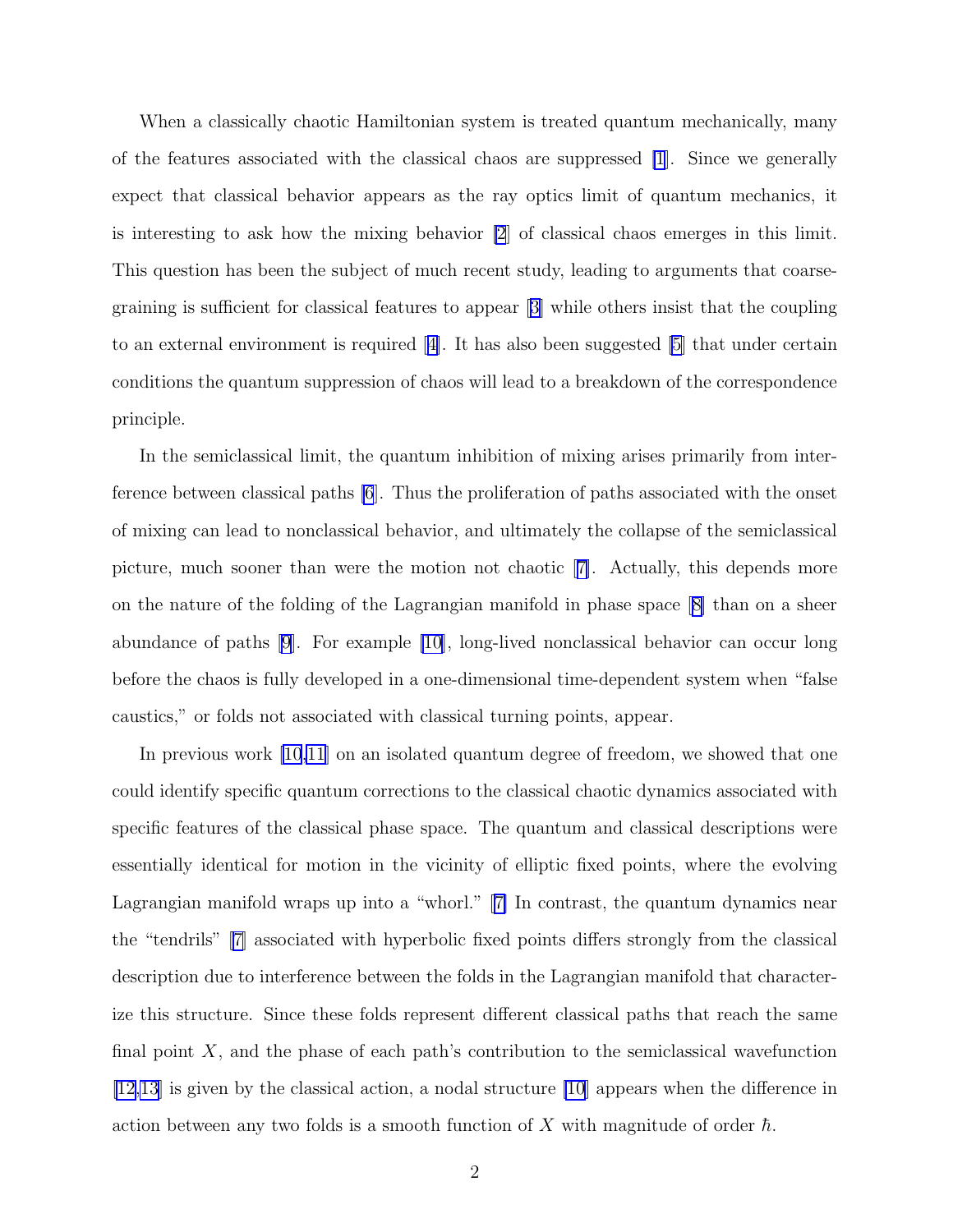Given the mechanisms that inhibit mixing in an isolated system, one might then ask what environment-related factors could undermine them, since we would expect [\[14\]](#page-8-0) coupling to the environment to make a quantum object behave more classically. For example, Caldeira and Leggett[[15\]](#page-8-0) showed that the environment reduces the tunneling rate from a metastable well by lengthening the effective distance between turning points for resonant motion. Presumably, such "classicalization"[[16\]](#page-8-0) by the environment is what keeps the underlying quantum nature of macroscopic chaos from prevailing at long times[[4,7\]](#page-8-0). In this context, the questions to address are how strong must the coupling to the environment be to accomplish this dephasing, and what determines the characteristic dephasing time.

One way to model the environment's influence is to add a randomly fluctuating, classical noise force to the Hamiltonian. In this manner Ott *et al.*  $|17|$  $|17|$  $|17|$  found the chaotic dynamics of the quantum kicked rotor to be strongly affected by weak amplitude-modulated noise, especially in the semiclassical regime, while Adachi *et al.* [\[16](#page-8-0)] demonstrated that frequencymodulated noise induces mixing behavior, even before complete classicalization occurs, for a wide range in the noise intensity. Scharf and Sundaram [\[18\]](#page-9-0) have shown that classical noise also destroys the "scars" [\[19\]](#page-9-0) (regions of enhanced amplitude that reflect the nonmixing nature of quantum mechanics) in the quasi-stationary [\[20](#page-9-0)] states of the quantum kicked rotor. However, this approach does not account for the fact that the quantum degree of freedom and the environment together form a closed system. More properly, the environment should be treated as a large collection of degrees of freedom that act in a deterministic fashion while reacting to the motion of the primary degree of freedom, resulting in dissipation as well as noise $|21|$  $|21|$  $|21|$ .

In this Letter we study the influence of the environment on a quantum particle moving in a cosine potential while being driven chaotic by an external time-dependent force. To modelthe environment more realistically, we treat it  $(15,22)$  $(15,22)$  $(15,22)$  $(15,22)$  $(15,22)$  as a bath of oscillators linearly coupled to the primary degree of freedom so that when parameterized appropriately it produces viscous damping and white noise in the classical limit. The hypothesis is that mixing, though disallowed in Hilbert space on first principles, is permitted in the reduced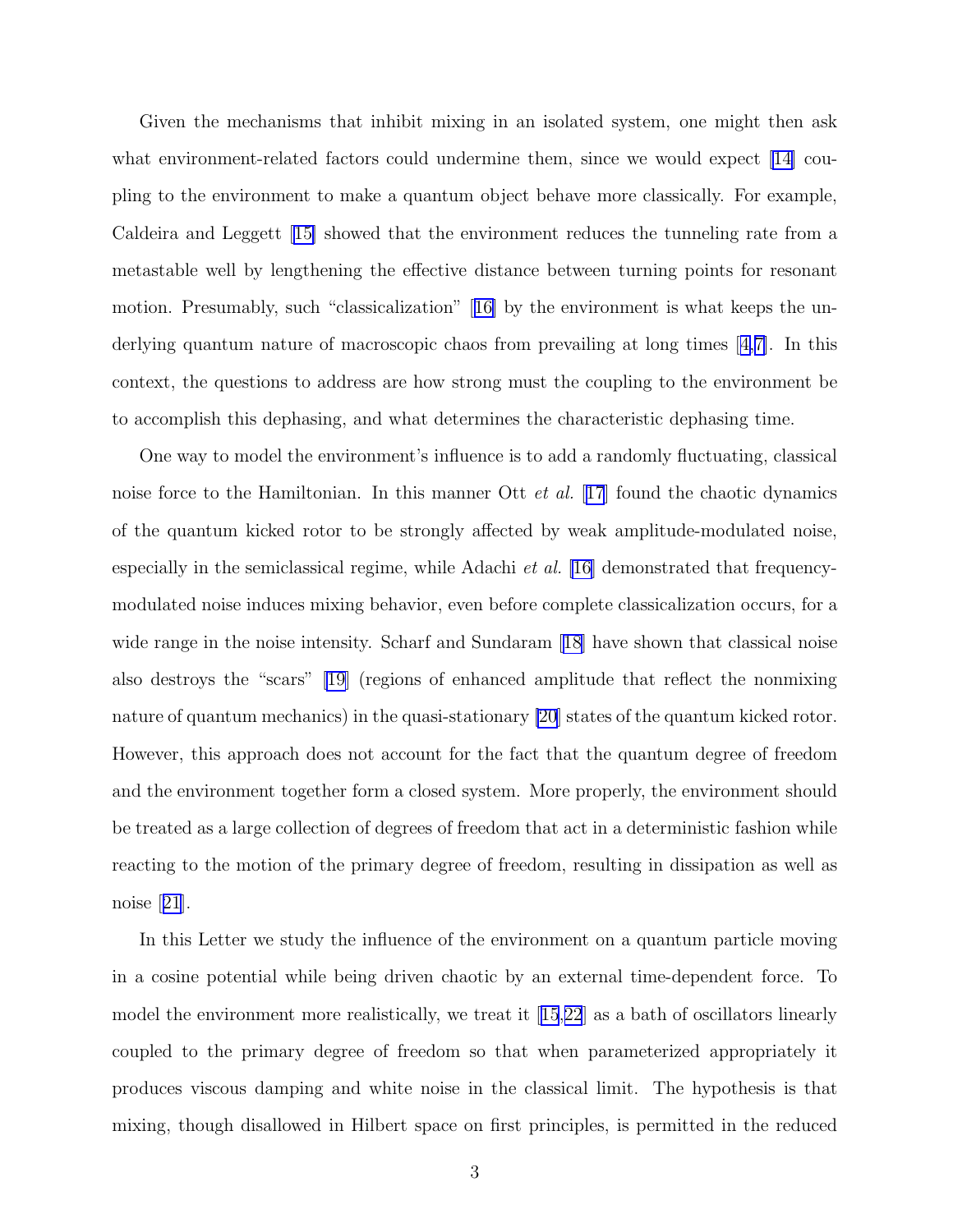<span id="page-4-0"></span>Hilbert space of the particle when the bath has been integrated out.

The Hamiltonian of the isolated particle is

$$
H_o(P, X, t) = P^2 - \frac{1}{2}\cos(\pi X) - \epsilon \sin(\omega_o t)X.
$$
 (1)

We pose the problem in the naive semiclassical limit with  $\hbar = 1/200\pi$  where one can construct a well-localized wave packet and an effectively equivalent classical probability distribution to describe the particle's initial state. Our initial state is a narrow Gaussian wave packet at  $(P_o, X_o) = (-0.397, 0.067)$  (see Fig. [1\)](#page-10-0), and we choose  $\epsilon = 0.126$  and  $\omega_o = 2.5$ for which the long-time behavior[[23](#page-9-0)] is chaotic.

Including the environmental degrees of freedom gives a total Hamiltonian[[15](#page-8-0)]

$$
H = H_o + \sum_{\alpha} \frac{f_{\alpha}}{2} \left\{ \frac{p_{\alpha}^2}{\omega_{\alpha}^2} + \left(x_{\alpha} - X\right)^2 \right\}.
$$
 (2)

In the classical limit, the particle obeys an equation of motion with damping constant  $\eta$  and noise  $f(t)$ 

$$
\frac{1}{2}\ddot{X} = -\frac{\partial H_o}{\partial X} - \eta \dot{X} + f(t)
$$
\n(3)

where the noise satisfies

$$
\langle f(t)f(t')\rangle = 2\eta k_B T \delta(t - t')\,. \tag{4}
$$

To ensure this, we pick the bath frequencies  $\omega_{\alpha}$  and oscillator strengths  $f_{\alpha}$  to satisfy

$$
\frac{\pi}{2\omega} \sum_{\alpha} f_{\alpha} \omega_{\alpha} \delta(\omega_{\alpha} - \omega) = \lim_{\omega_c \to \infty} \frac{\eta}{1 + (\omega/\omega_c)^2}.
$$
 (5)

We characterize the coupling strength to the bath via the  $Q = \Omega_o/2\eta$  of the oscillator, where  $\Omega_o = \pi$  is the frequency of small oscillations in the bottom of the well, and concentrate here on the weak-coupling limit  $Q \gg 1$ .

Since our  $H_o$  has a large time-dependent term, neither an imaginary-time path integral formulation of the reduced density matrix [\[15](#page-8-0)] nor linear response techniques for treating time-dependent many-body Hamiltonians at finite temperatures [[14\]](#page-8-0) are suitable. We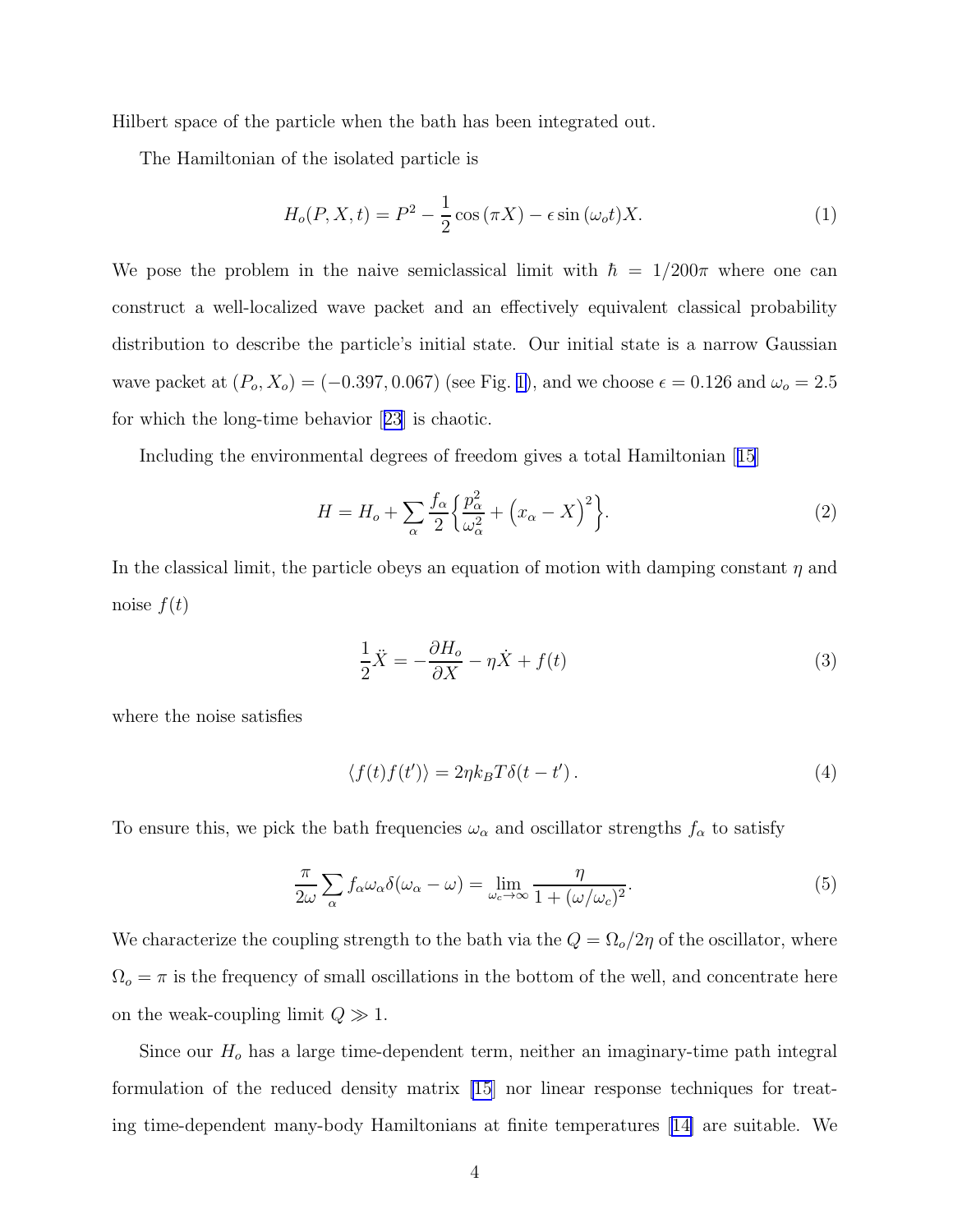therefore studied[[24](#page-9-0)] this problem numerically using a large number of classical oscillators  $(N=10\ 000)$  with fixed oscillator strengths and randomly distributed frequencies chosen to agree with the distribution of Eq.([5\)](#page-4-0), which is justified in the semiclassical limit where the bath is essentially a collection of almost-coherent states[[25\]](#page-9-0), each following the classical equations of a very weakly perturbed harmonic oscillator. As the collision rate of the particlewith the bath,  $\omega_c$  in Eq. ([5\)](#page-4-0) is chosen to be large compared to the natural frequency of  $H_o$  with  $\omega_c = 10\Omega_o$ .

Finite N means that a given realization of the dynamics will be initial conditiondependent, since all possible realizations of initial conditions for the bath are not represented with a finite number of oscillators. Thus one must finish "tracing out" the initial conditions by averaging over runs, though in practice the need for this depends on the amount of noise in the system as well as N. (With  $N = 10000$ , about 25 runs were needed before our results stabilized for  $Q = 10^3$ , as compared to a single run for  $Q \ge 10^4$ .) Furthermore, because the mean energy per oscillator is not vanishingly small, having  $N$  finite sets a minimum temperature—with  $\langle H_o \rangle$  a few  $k_B T$  above the ground state—so that the bath on average takes energy from the particle. Finally, by requiring that  $\omega_c$  be no larger than  $k_BT/\hbar$ , we ensure that even the highest frequency oscillators are relatively classical, but with  $\omega_c > \Omega_o$ by an order of magnitude, this also means the temperature is high on the natural scale of the problem.

We use a simple one-step predictor-corrector algorithm [\[24\]](#page-9-0) to evolve the combined system of quantum particle and semiclassical oscillators forward in time. For the corresponding classical motion we use the phenomenological equations of motion to integrate forward a cloud of initial conditions that represents the phase space probability density  $\rho_{cl}(P, X, t)$ . This two-dimensional distribution is depicted graphically as a dot plot at snapshots in time and also in reduced form  $\rho_{cl}(X,t) = \int \rho_{cl}(P', X, t) dP'$  as a one-dimensional histogram. The "wave function"  $\psi(X, t)$  is then compared to  $\rho_{cl}(P, X, t)$  in two ways: by resampling the quantum amplitude  $|\psi(X,t)|^2$  to match the bin size of the classical histogram and by pro-jecting $\psi(X, t)$  into phase space using the Husimi transform [[26\]](#page-9-0).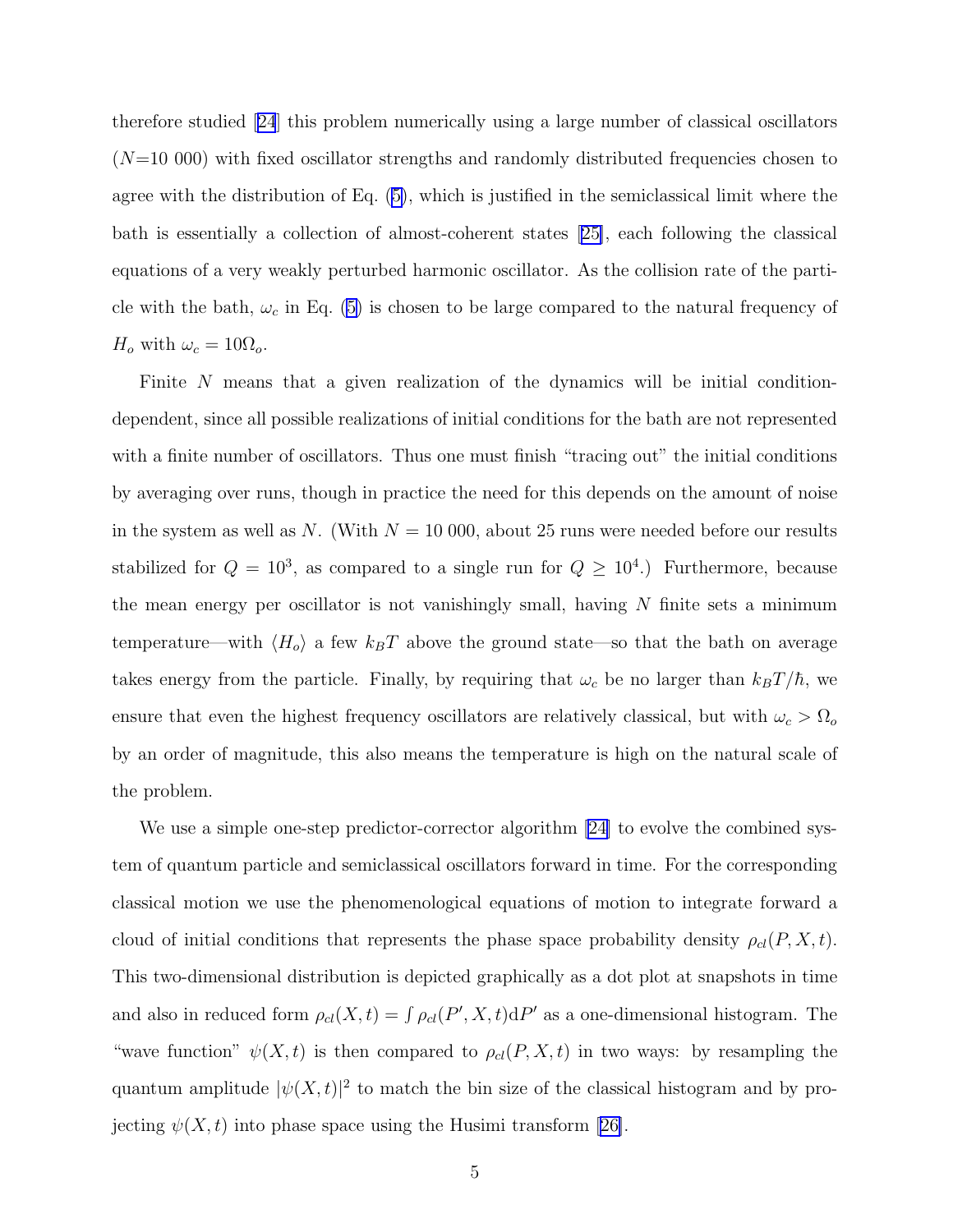In Fig. [2](#page-10-0) we compare the one-dimensional distributions  $|\psi(X)|^2$  and  $\rho_{cl}(X)$  for  $Q = \infty$ ,  $Q = 10<sup>4</sup>$ , and  $Q = 10<sup>3</sup>$  at a time  $t = 13$ . The initially equivalent quantum and classical descriptions have begun to differ because of the appearance of the first tendril, which is the folded feature in Fig. [2\(](#page-10-0)a) near  $P = -1.0$  superimposed on the spiraling whorl in the region  $0.1 < X < 0.4$ . The resulting nonclassical nodal structure represents a semiclassical beating phenomenon between the upper branch of the tendril and the remnant separatrix, as discussed earlier.

Note that these nodes, though largely unaffected by the environment for  $Q \geq 10^4$ (Fig. [2\(](#page-10-0)b)), seem to have disappeared altogether for  $Q = 10^3$  (Fig. 2(c)). This result is interesting, not so much because the presence of an environment suppresses quantum interference (which one expects), but because it happens barely six cycles into the motion, long before dissipation is an appreciable effect  $(t \ll Q/\Omega_o)$ . This is particularly apparent when comparing Figs.  $2(a)$  and  $2(c)$ : the nodes disappear without a noticeable shift in the manifold, indicating that the energy of each classical trajectory does not change appreciably. Thus we infer that noise rather than dissipation plays the dominant role in the semiclassical regime for weak damping, where the noise strength varies as  $Q^{-1/2}$  while the dephasing by energy loss should vary as  $Q^{-1}$  for large  $Q$ .

If this semiclassical interpretation of the dephasing is correct, one would expect to see nodal structure associated with the tail of the tendril  $(X > 0.4)$  where the paths do resolve and the action difference is presumably smooth enough to preserve the coherence. While obscured by a "turning point" in Fig.  $2(c)$ , these nodes do in fact appear in the Husimi transform shown in Fig. [3](#page-10-0). Note in particular that the primary antinode at  $(P, X) \approx$ (−0.75, 0.45) in Fig. [3\(](#page-10-0)a) coincides with where the noisy paths coalesce in Fig. [3](#page-10-0)(b) rather than at the leading fold of the tendril  $(i.e.,$  the false caustic) where it occurs for the isolated problem. In addition, we calculated the action difference and found it to be a well-defined quantity in the region where these nodes are observed with the enclosed phase space correctly accounting for the number of nodes[[10\]](#page-8-0).

The surprising feature of this structure is that the paths that interfere to produce it would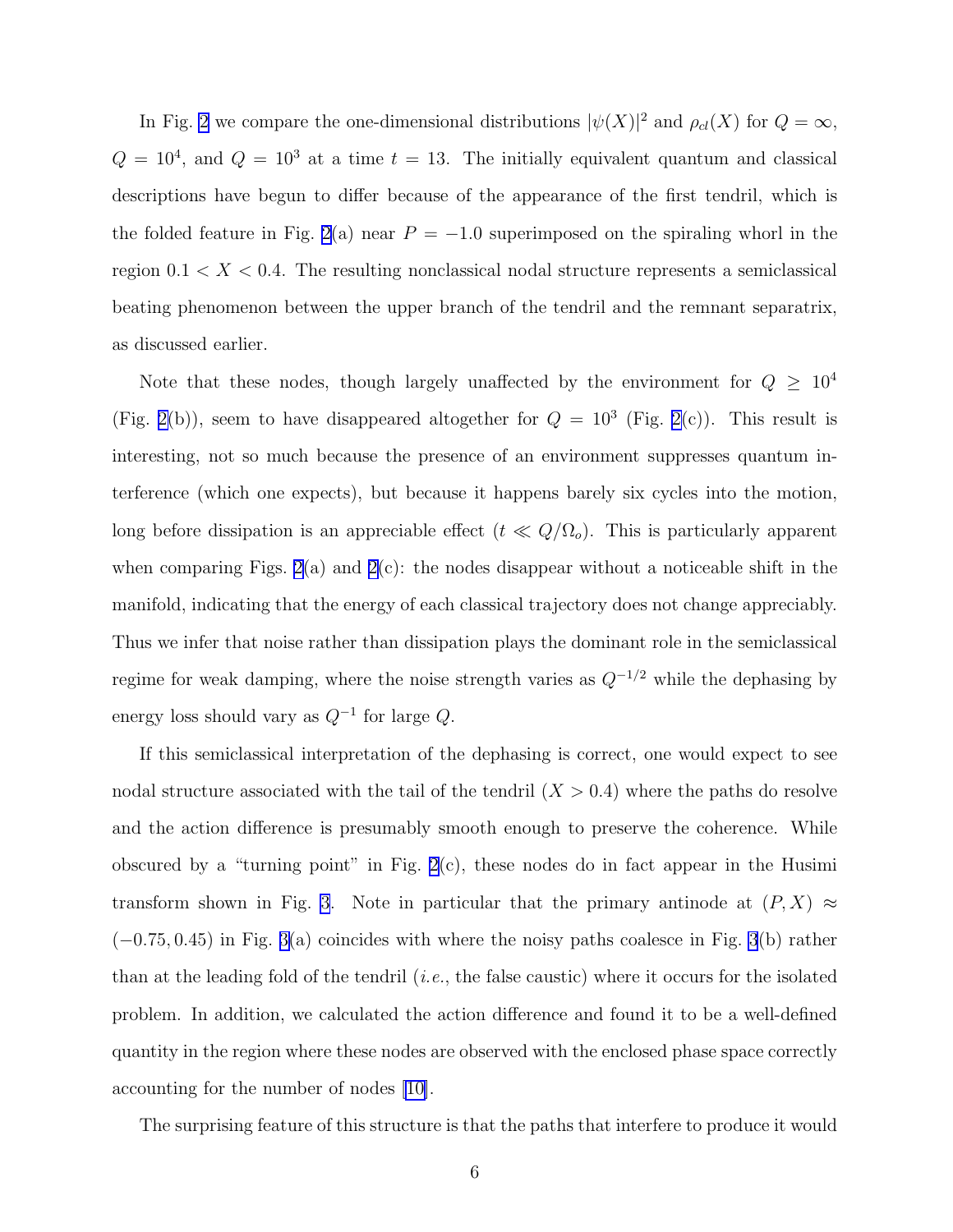not exist at all without the noise; that is, evolving the cloud with damping but without noise produces no appreciable amplitude here, only the usual (nominal) exponential tail. Moreover, this amplitude does not come from a specific region of the cloud. Rather, cloud particles are kicked (or "filtered") here "at random" while in the vicinity of the hyperbolic fixed point.

In summary, when we introduce the coupling to the environment, we find that quantum coherence is destroyed for the tendrils first, and that this dephasing is primarily a noise effect. All paths are not affected equivalently, however: some paths retain their coherence, including certain "new" paths that appear because of the noise, while others do not. Noise in "quantum chaos," like classical chaos[[27](#page-9-0)], thus has a dual role: it assists the mixing by scrambling existing paths but also inhibits the mixing by creating new paths that interfere. These new paths, having crossed the (dynamic) potential barrier associated with a classical turning point, represent noise-assisted tunneling. It is interesting that while these paths arise from the coupling to the environment, they are not dephased as much as those paths that are present without the coupling.

This work was supported by the National Science Foundation under Grant No. DMR– 9408634.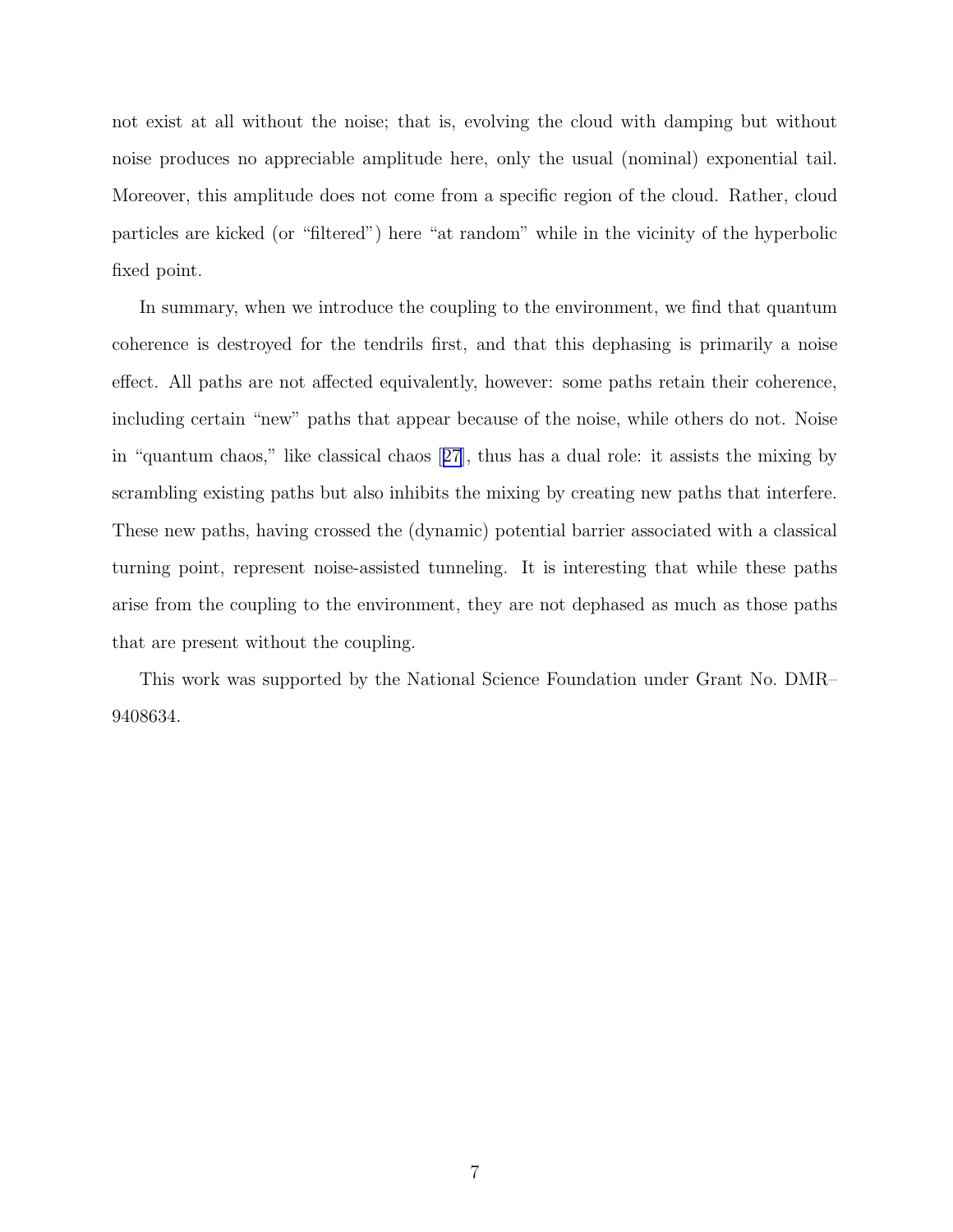### REFERENCES

- <span id="page-8-0"></span>[1] T. Hogg and B. A. Huberman, Phys. Rev. Lett. 48, 711 (1982); Phys. Rev. A 28, 22 (1983).
- [2] M. C. Gutzwiller, Chaos in Classical and Quantum Mechanics (Springer, Berlin, 1990); L. E. Reichl, The Transition to Chaos (Springer, New York, 1992).
- [3] G. Casati and B. V. Chirikov, Phys. Rev. Lett. 75 350 (1995); W. H. Zurek and J. P. Paz, Phys. Rev. Lett. 75 351 (1995).
- [4] W. H. Zurek and J. P. Paz, Phys. Rev. Lett. 72, 2508 (1994).
- [5] R. Roncaglia, L. Bonci, B. J. West, and P. Grigolini, Phys. Rev. E 51 5524 (1995).
- [6] R. P. Feynman, Rev. Mod. Phys. 20 367 (1948).
- [7] M. V. Berry, N. L. Balazs, M. Tabor, and A. Voros, Ann. Phys. (N.Y.) 122, 26 (1979).
- [8] L. S. Schulman, J. Phys. A 27, 1703 (1994).
- [9] S. Tomsovic and E. J. Heller, Phys. Rev. Lett. 67, 664 (1991); Phys. Rev. E 47, 282 (1993).
- [10] B. S. Helmkamp and D. A. Browne, Phys. Rev. E 49, 1831 (1994).
- [11] B. S. Helmkamp and D. A. Browne, Phys. Rev. E 51 1849 (1995).
- [12] J. H. Van Vleck, Proc. Nat. Acad. Sci. USA, 14, 178 (1928).
- [13] M. C. Gutzwiller, J. Math. Phys. 8, 1979 (1967).
- [14] U. Weiss, Quantum Dissipative Systems (World Scientific, Singapore, 1993).
- [15] A. O. Caldeira and A. J. Leggett, Phys. Lett. 46, 211 (1981); Ann. Phys. (N.Y.) 149, 374 (1983).
- [16] S. Adachi, M. Toda, and K. Ikeda, Phys. Rev. Lett. 61, 655 (1988).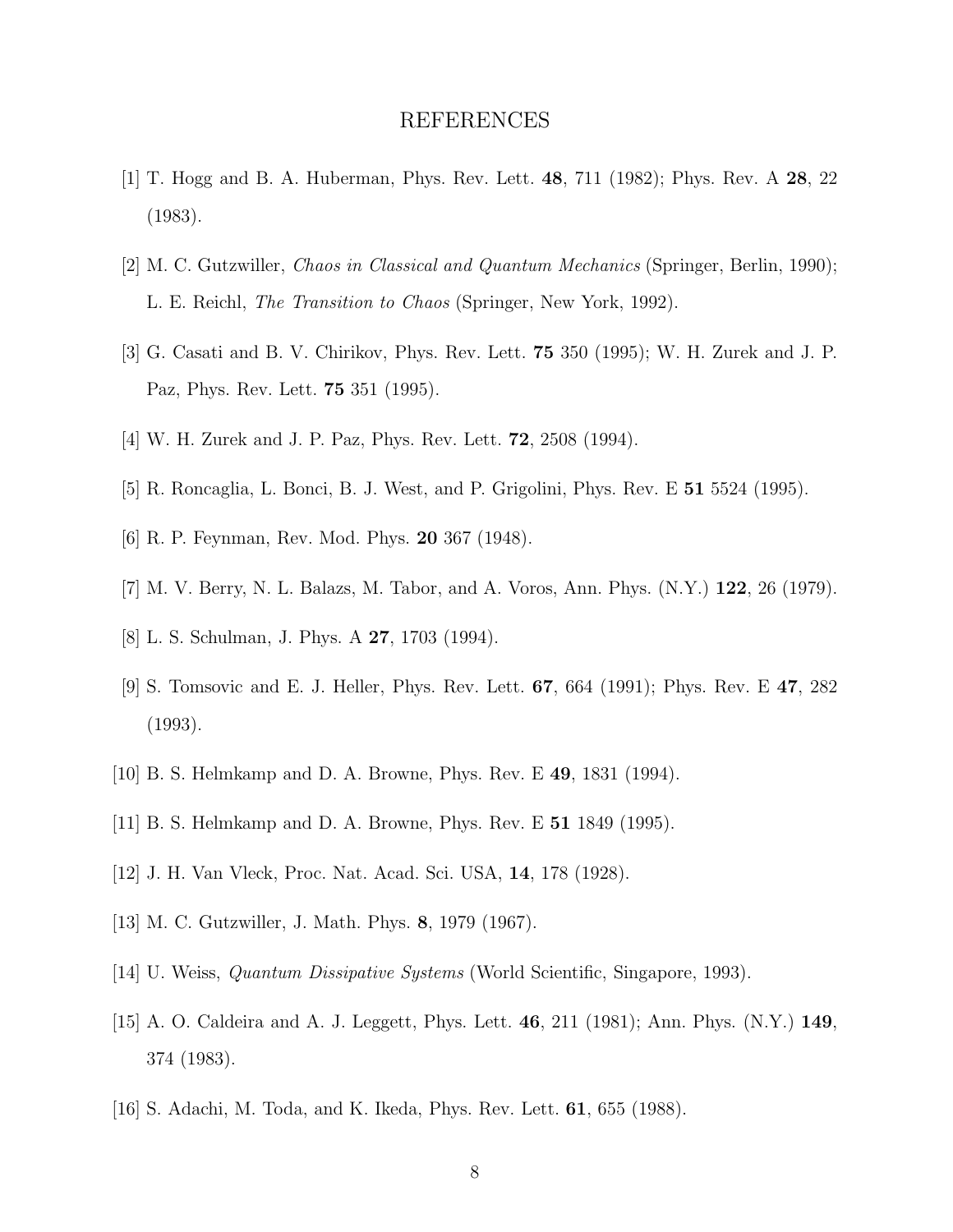- <span id="page-9-0"></span>[17] E. Ott and T. M. Antonsen, Jr., Phys. Rev. Lett. 53, 2187 (1984).
- [18] R. Scharf and B. Sundaram, Phys. Rev. E 49, 2509 (1994).
- [19] E. J. Heller, Phys. Rev. Lett. 53, 1515 (1984).
- [20] Y. B. Zel'dovich, Zh. Eksp. Teor. Fiz. 51, 1492 (1966) [Sov. Phys. JETP 24, 1006  $(1967)$ .
- [21] S. Chandrasekhar, Rev. Mod. Phys. 15, 1 (1943).
- [22] R. P. Feynman and F. L. Vernon, Ann. Phys. (N.Y.) 24, 118 (1963).
- [23] W. A. Lin and L. E. Reichl, Phys. Rev. A 31, 1136 (1985).
- [24] B. S. Helmkamp, Ph. D. thesis, Louisiana State University, 1995, Ch. 4.
- [25] L. D. Landau and E. M. Lifshitz, Quantum Mechanics (Pergamon, Great Britain, 1977), p. 71.
- [26] K. Husimi, Proc. Phys. Math. Soc. Jpn. 22, 264 (1940).
- [27] G. Mayer-Kress and H. Haken, J. Stat. Phys. 26, 149 (1981); K. Matsumoto and I. Tsuda, J. Stat. Phys. 31, 87 (1983).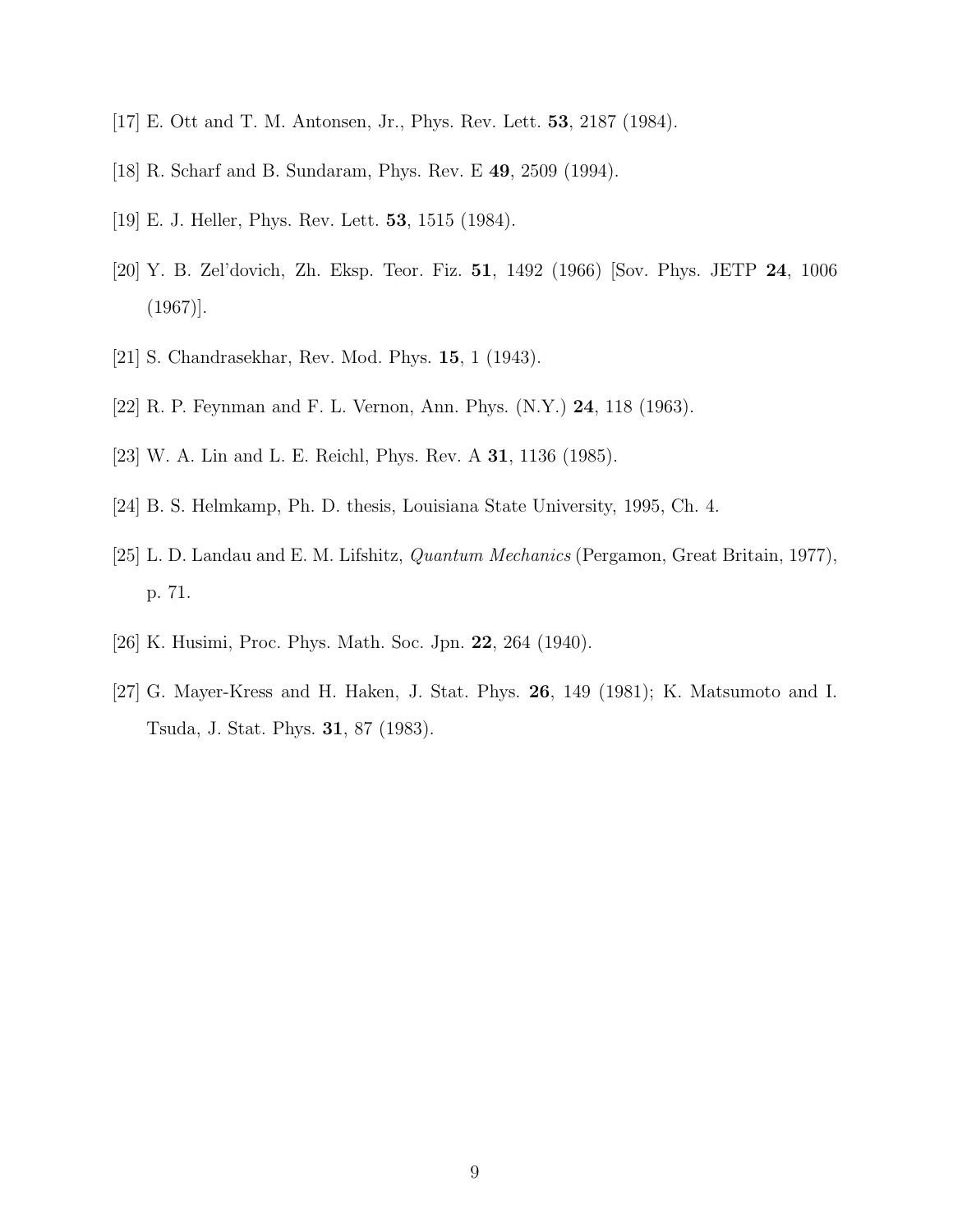#### FIGURES

<span id="page-10-0"></span>FIG. 1. (a) The unperturbed cosine potential with a schematic depiction of the initial wave packet—a coherent state "centered" at  $(P_o, X_o) = (-0.397, 0.067)$  with width corresponding to the ground-state wave function. (b) The initial orbit at  $E = H_o(P_o, X_o) = -0.331$  (dashed) and the unperturbed separatrix at  $E = 0.500$  (solid). The size and "location" of the initial state are given by the three-sigma ellipse at  $(P_o, X_o)$ . Note the locations of the hyperbolic fixed points (denoted hfp).

FIG. 2. A comparison of  $|\psi(X,t)|^2$  (solid) and  $\rho_{cl}(X,t)$  (dashed) at  $t = 13$  for (a)  $Q = \infty$ , (b)  $Q = 10^4$ , and (c)  $Q = 10^3$ . In each case the classical dot plot is shown as well. Note that the oscillations in  $|\psi|^2$  corresponding to the folded tendril feature disappear when Q is increased from  $10^3$  to  $10^4$  (roughly a three-fold increase in root-mean-square noise).

FIG. 3. The (a) Husimi transform and (b) classical dot plot corresponding to Fig. 2(c) magnified in the region of the tendril. (Contours are on a logarithmic scale.) Note the absence of structure in the Husimi transform at the old location of the false caustic. Also note that the primary antinode occurs where the muddled paths resolve.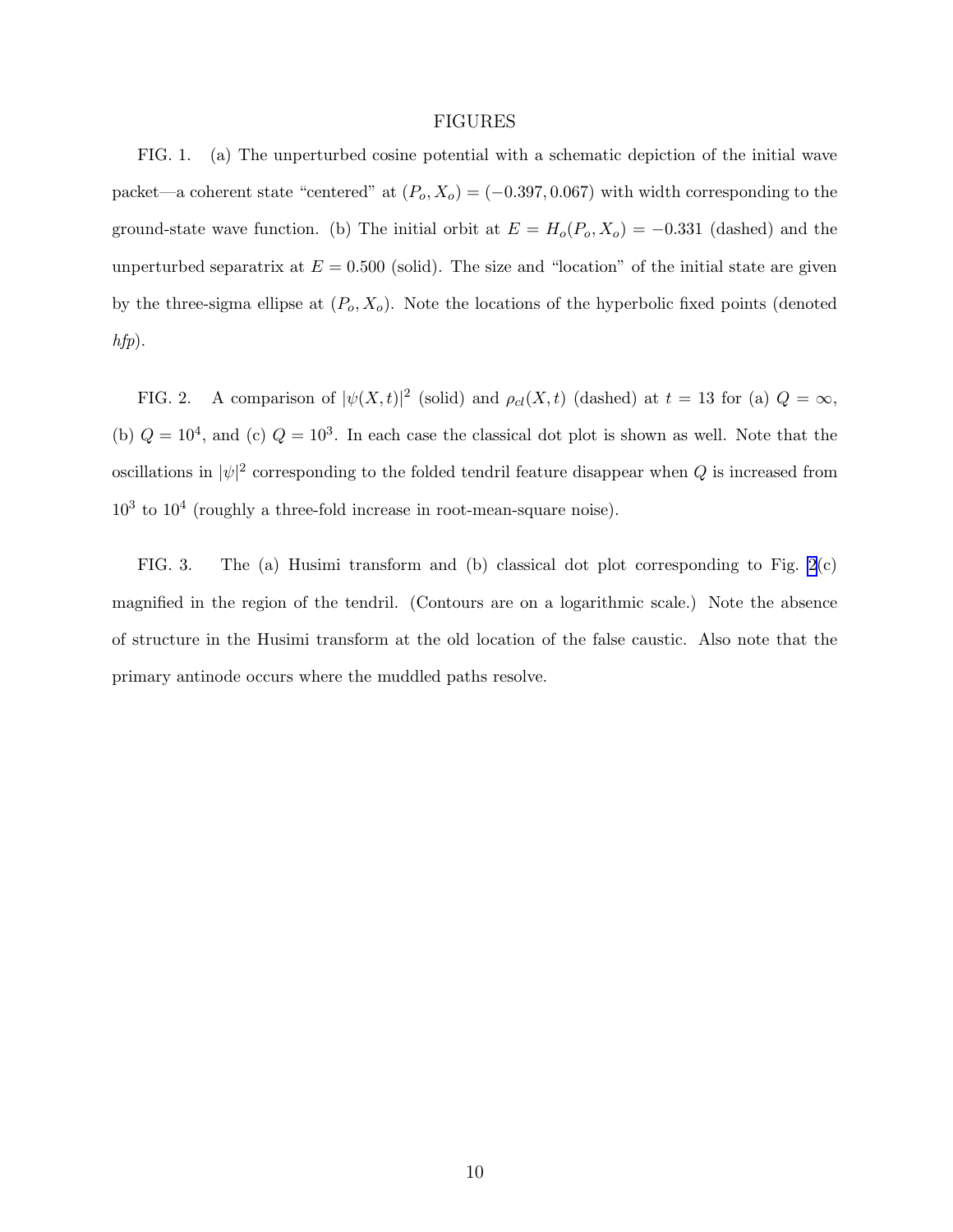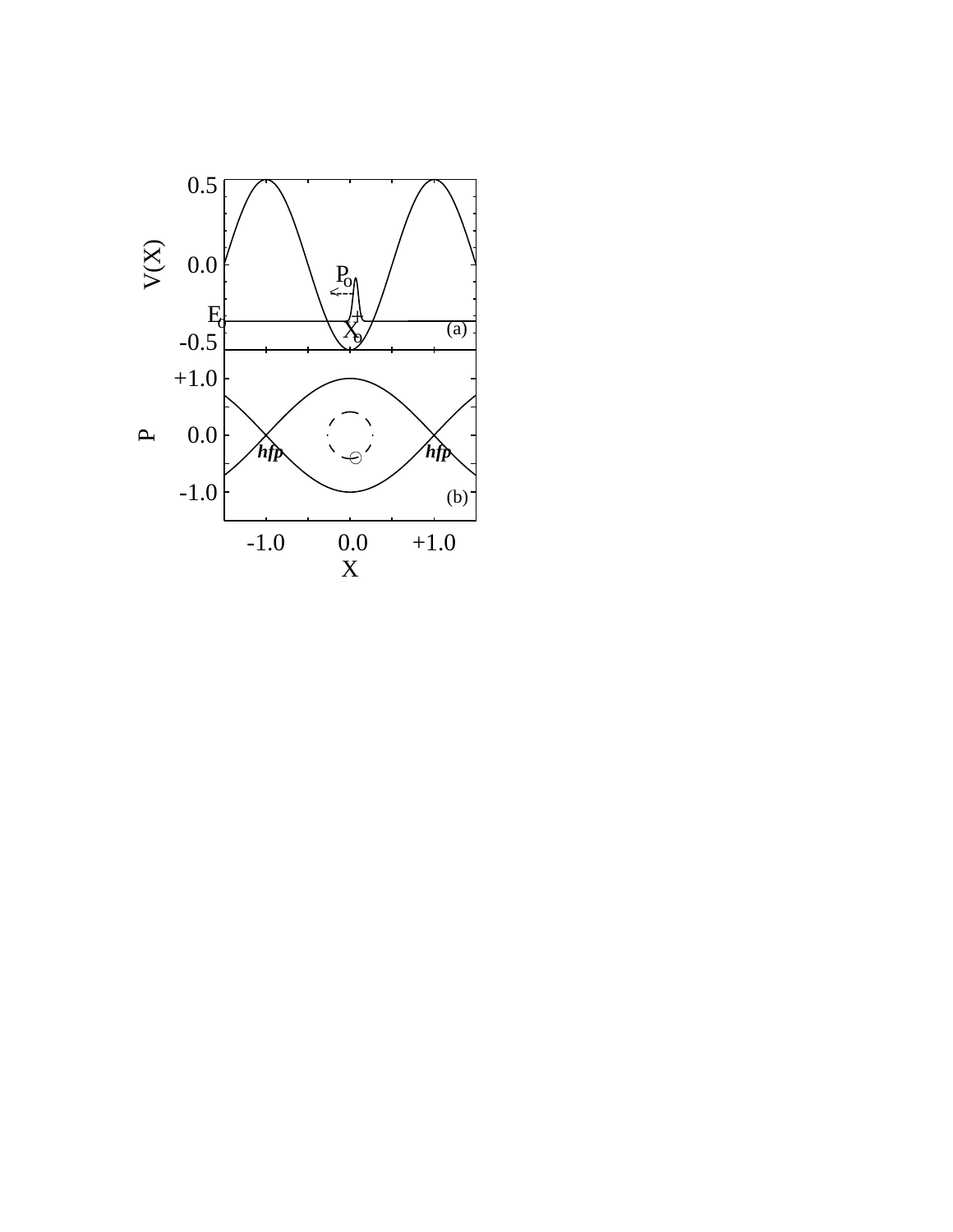